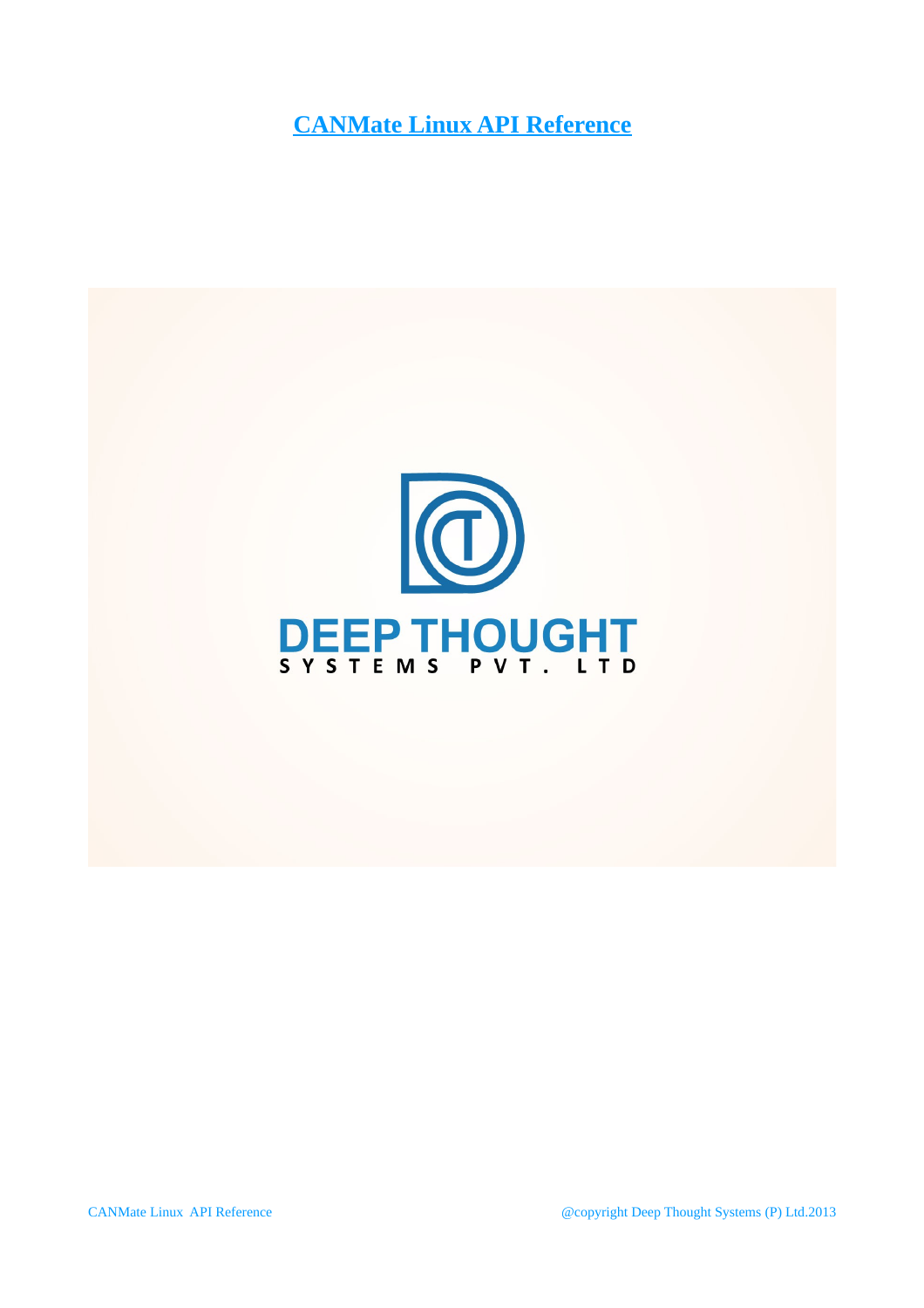# • **HANDLE OpenCANMate(LPVOID lpDataCallBack = NULL, LPVOID lpEventCallBack = NULL)**

This API enumerates all USB ports and finds the USB port to which CANMate hardware is connected. It then opens the CANMate. CANMate device internally initializes the CAN controller and replies with the status. Note : Present version of CANMate Shared Object supports only one CANMate. It will open only the first CANMate even if multiple CANMate devices are connected to a PC.

#### **Parameters :**

- 1. LPVOID lpDataCallBack This is a pointer to a call back function for the application to receive data
- 2. LPVOID lpEventCallBack This is a pointer to a call back function for the application to receive events and error notifications.

## **Return Value :**

Returns the USB port handle if SUCCESS. Returns NULL if there is any error.

## • **int CloseCANMate(HANDLE hDev)**

This API sends the CLOSE command to CANMate. It also closes the USB port and frees all the related resources.

#### **Parameters :**

1. HANDLE hDev Handle of the USB port connected to CANMate device.

### **Return Value :**

Returns CANMate\_ERROR\_SUCCESS if successful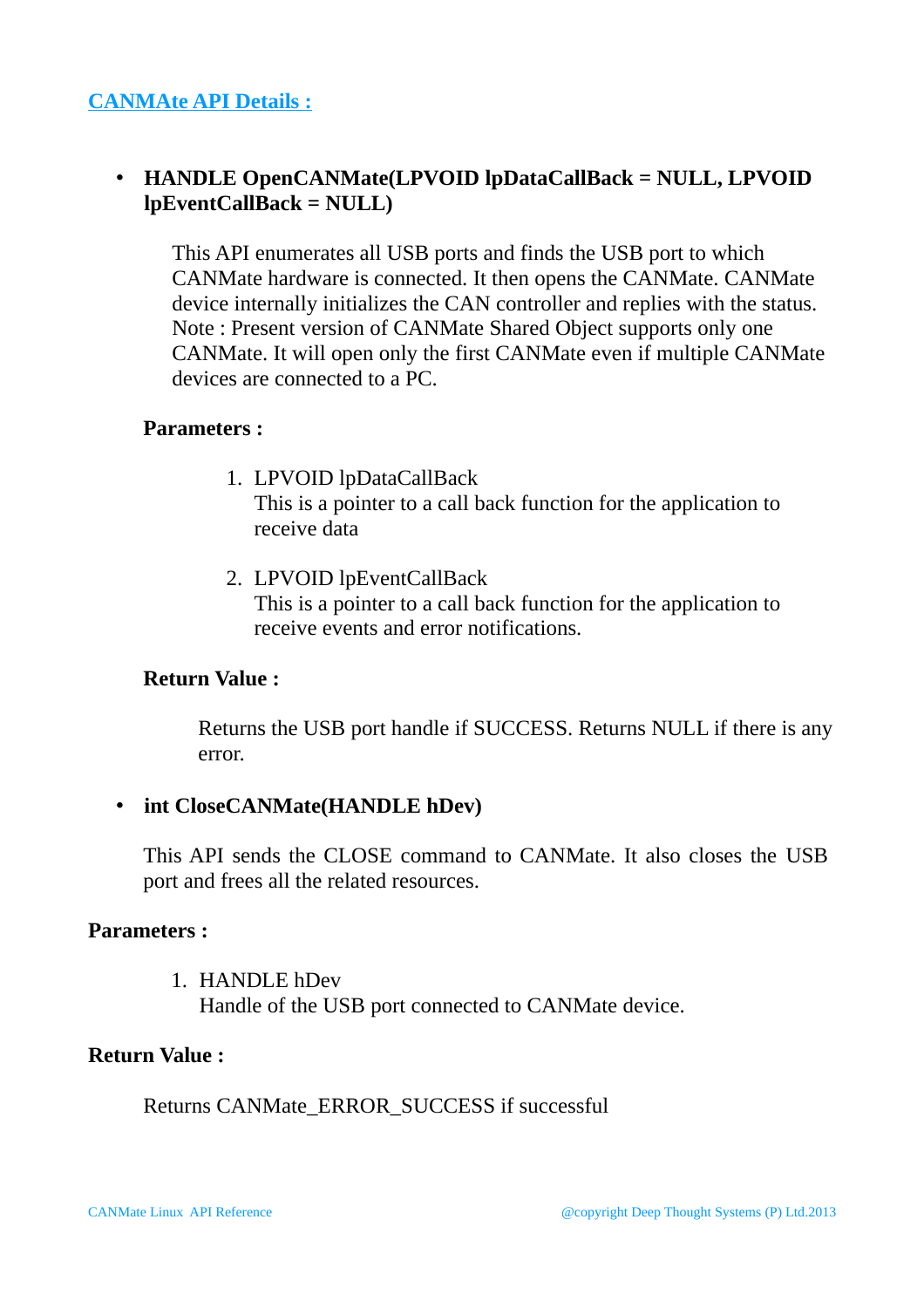## • **int SetCANBaudRate(HANDLE hDev, char chBaudRate)**

This command sets the CAN baud rate of the CANMate.

#### **Parameters :**

- 1. HANDLE hDev Handle of the USB port connected to CANMate device.
- 2. char chBaudRate Baud rate to be set. This should be one of the following.

BAUD\_RATE33K BAUD\_RATE50K BAUD\_RATE80K BAUD\_RATE83K BAUD\_RATE100K BAUD\_RATE125K BAUD\_RATE200K BAUD\_RATE250K BAUD\_RATE500K BAUD\_RATE625K BAUD\_RATE800K BAUD\_RATE1000K

## **Return Value :**

Returns CANMate\_ERROR\_SUCCESS if successful.

## • **int WriteCANMessage(HANDLE hDev, CANMsg\* pMsg)**

This function transmits a single CAN message. No ack is given for the transmitted message and hence the function does not wait.

## **Parameters :**

- 1. HANDLE hDev Handle of the USB port connected to CANMate device.
- 2. CANMsg\*pMsg Pointer to a can message structure

## **Return Value :**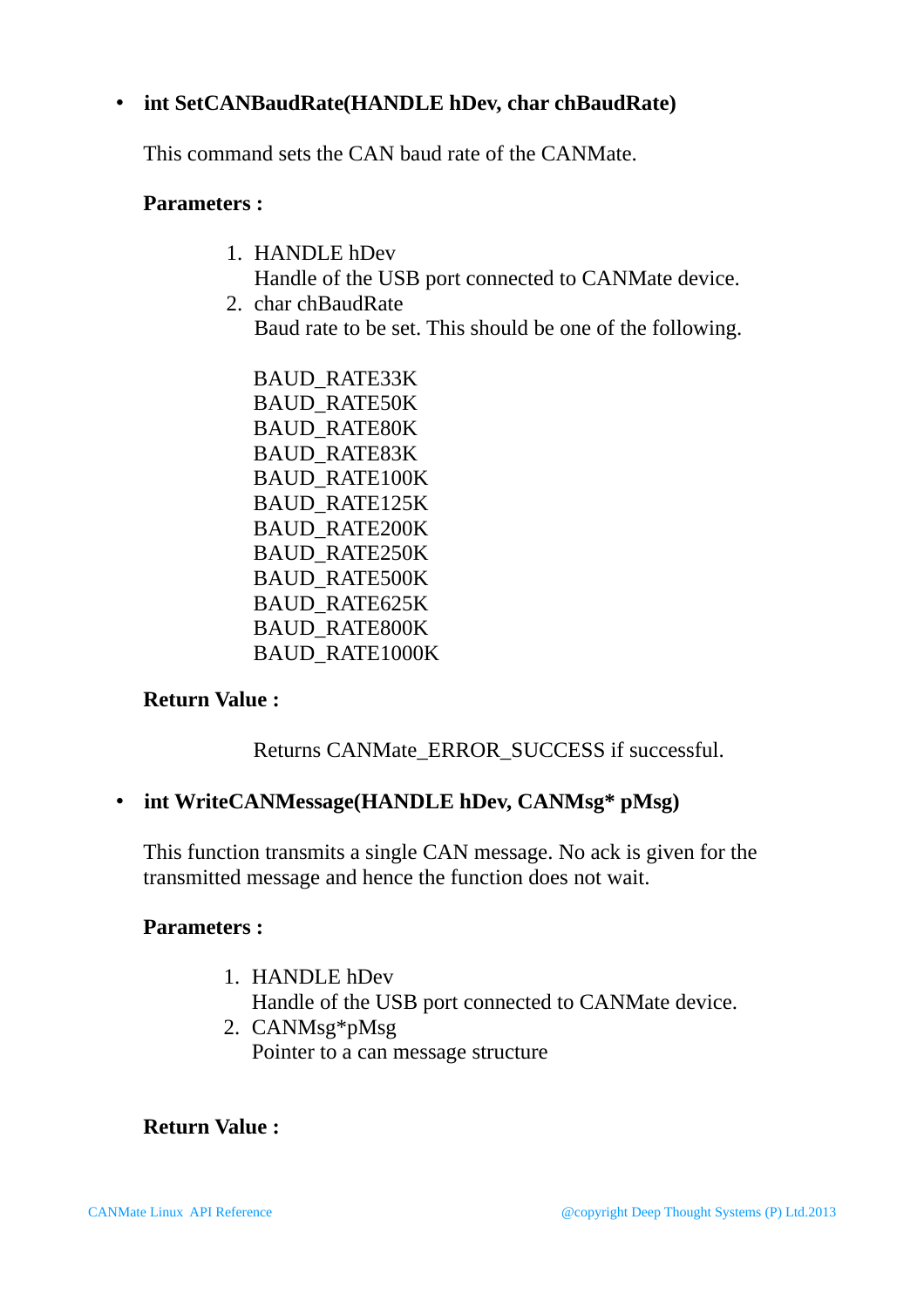Returns number of bytes written

## • **int StartReception (HANDLE hDev)**

This function sets the CANMate to transfer the received messages to the PC application. CANMate firmware will not transfer the messages to PC unless this function is invoked.

### **Parameters :**

1. HANDLE hDev Handle of the USB port connected to CANMate device.

#### **Return Value :**

Returns CANMate\_ERROR\_SUCCESS if successful.

## • **int StopReception (HANDLE hDev)**

This function instructs the CANMate firmware to stop transferring the received messages to the PC application. It is advised to call this function if the PC app is not listening for any CAN messages.

#### **Parameters :**

1. HANDLE hDev Handle of the USB port connected to CANMate device.

## **Return Value :**

Returns CANMate\_ERROR\_SUCCESS if successful.

## • **int SetNormalMode(HANDLE hDev)**

This function sets the CANMate in "Normal" mode. This is the default mode in which CANMate powers up. This mode should be set for normal operation of CANMate.

#### **Parameters :**

1. HANDLE hDev Handle of the USB port connected to CANMate device.

#### **Return Value :**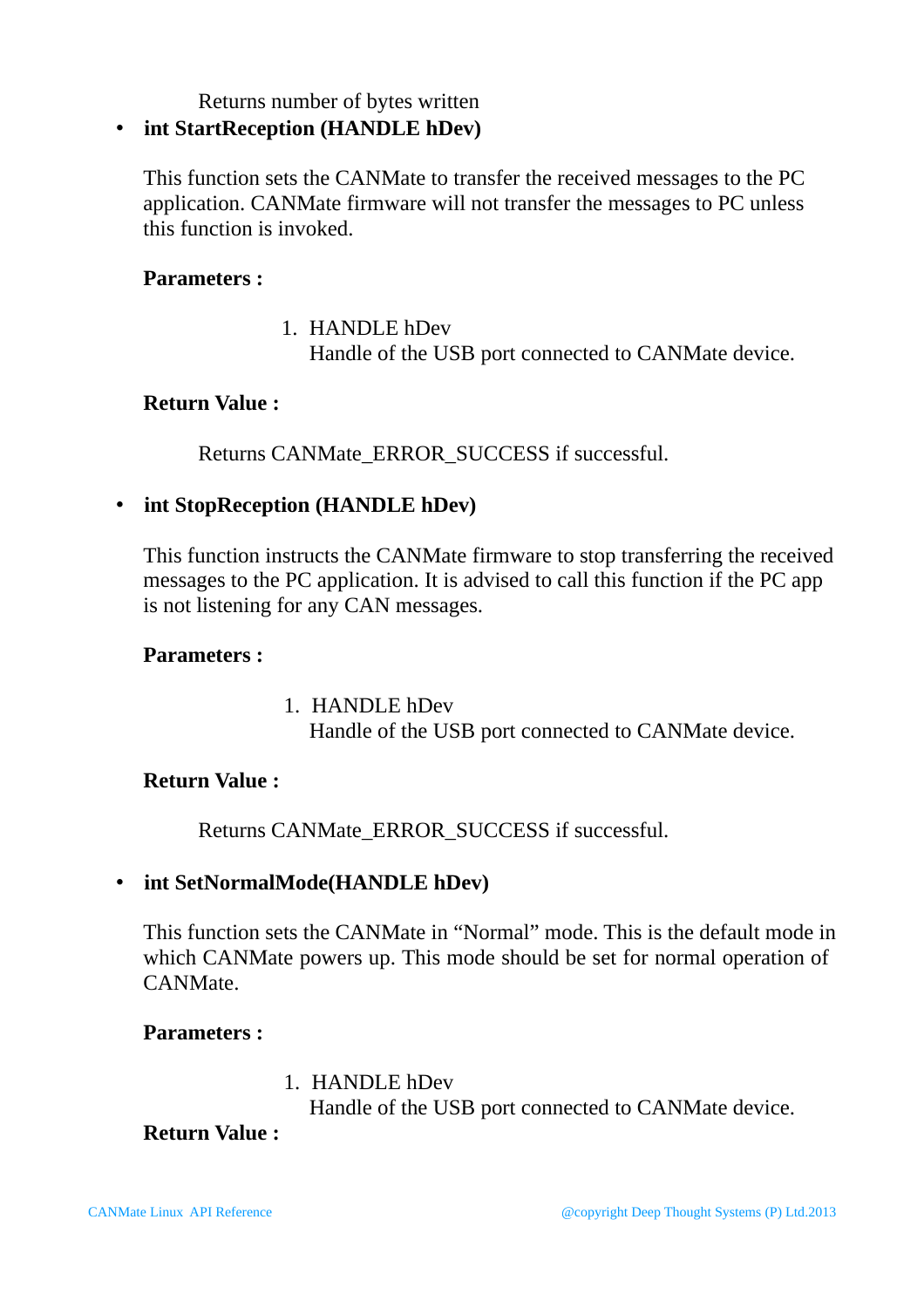# Returns CANMate\_ERROR\_SUCCESS if successful.

# • **int SetLoopbackMode(HANDLE hDev)**

This function sets the CAN controller inside CANMate in "Loopback" mode. In loopback mode transmitted messages from PC application will not be transmitted in the CAN bus, but will be returned as received messages. This mode is useful during application development as a testing and debugging aid.

## **Parameters :**

1. HANDLE hDev Handle of the USB port connected to CANMate device.

## **Return Value :**

Returns CANMate\_ERROR\_SUCCESS if successful.

## • **int GetCurrentMode(HANDLE hDev, int\* pData)**

This function gets the current CAN controller operating mode.

## **Parameters :**

- 1. HANDLE hDev
- Handle of the USB port connected to CANMate device.
- 2. int\* pData The current mode will be returned in this pointer. It can be one of the following values.

ECAN\_NORMAL\_MODE ECAN\_LOOPBACK\_MODE

## **Return Value :**

Returns CANMate\_ERROR\_SUCCESS if successful.

# • **int GetCurrentBaudRate(HANDLE hDev, int\* pData)**

This function gets the current CAN controller baud rate.

## **Parameters :**

1. HANDLE hDev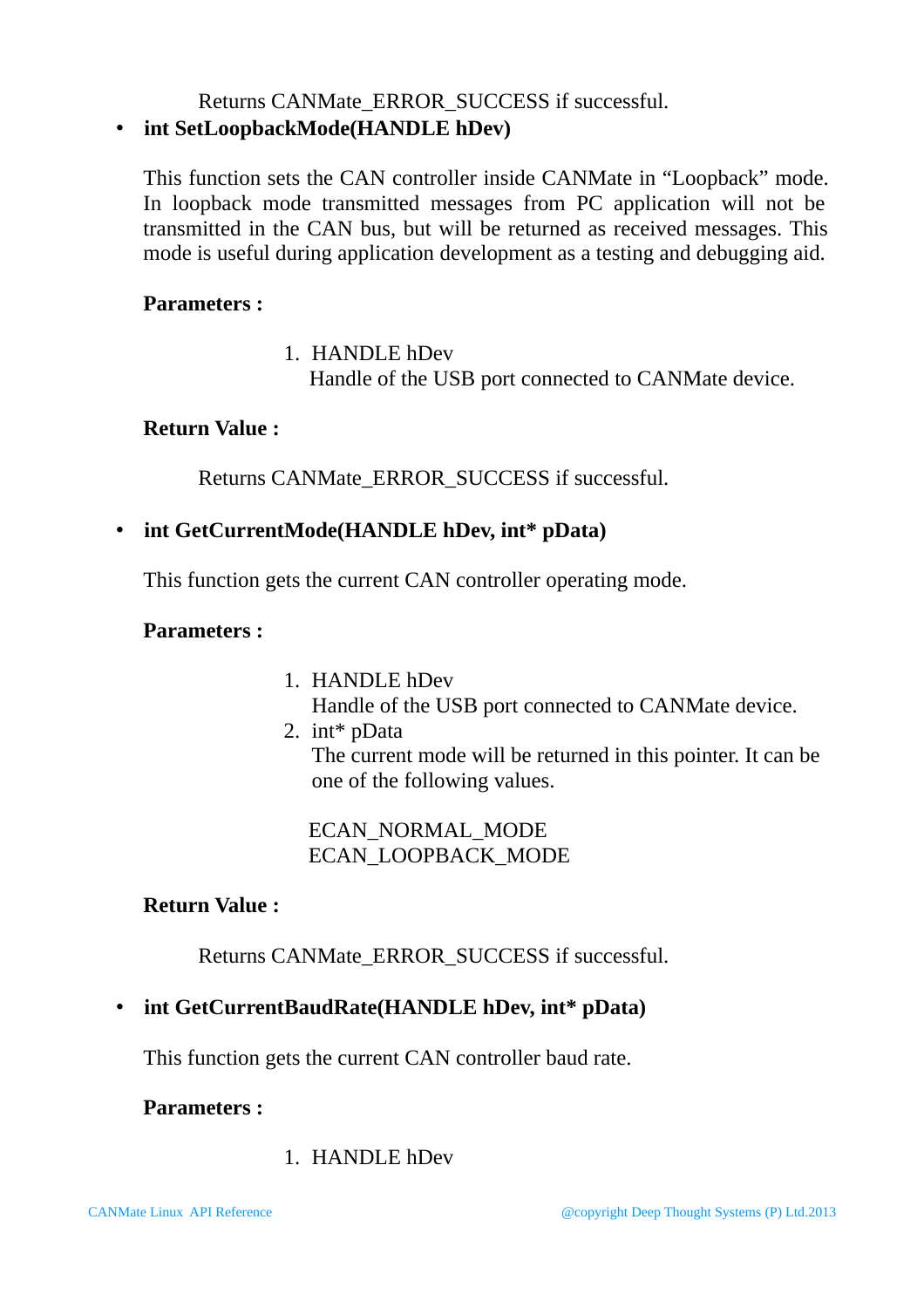Handle of the USB port connected to CANMate device.

2. int\* pData

The current baud rate will be returned in this pointer. It can be one of the following values.

BAUD\_RATE33K BAUD\_RATE50K BAUD\_RATE80K BAUD\_RATE83K BAUD\_RATE100K BAUD\_RATE125K BAUD\_RATE200K BAUD\_RATE250K BAUD\_RATE500K BAUD\_RATE625K BAUD\_RATE800K BAUD\_RATE1000K

# **Return Value :**

Returns CANMate\_ERROR\_SUCCESS if successful.

# • **int GetFirmwareVersion(HANDLE hDev, int\* pData)**

This function gets the current CANMate firmware version number. Version number is a 2 byte format with MSB representing the Major version and LSB the Minor version.

# **Parameters :**

- 1. HANDLE hDev Handle of the USB port connected to CANMate device.
- 2. int\* pData The current firmware version number will be returned in this pointer.

# **Return Value :**

Returns CANMate\_ERROR\_SUCCESS if successful.

# • **typedef int (\*EVNT\_CALLBACK)(CANEvent \*pnEvnt)**

This is the prototype of event call back.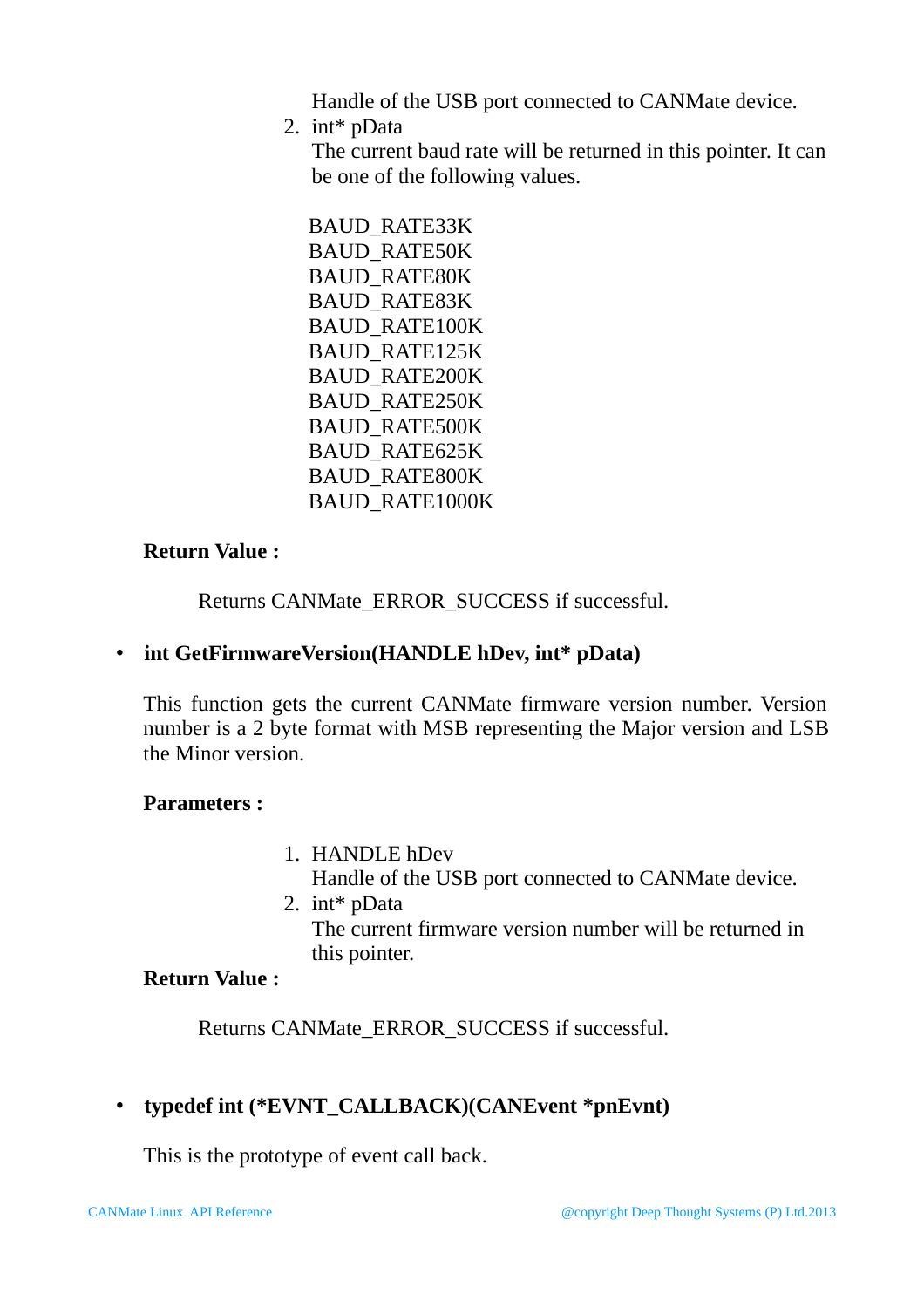#### **Parameters :**

1. CANEvent \*pnEvnt Pointer to a CANEvent structure.

### **Return Value :**

Returns CANMate\_ERROR\_SUCCESS.

## • **typedef int (\*DATA\_CALLBACK)(CANMsg \*pMsg, int \*nNumMsgs)**

This is the prototype of data call back.

#### **Parameters :**

- 1. CANMsg \*pMsg Pointer to a CANMsg structure. For receiving CAN Messages.
- 2. int \*nNumMsgs Number of messages will be returned in this pointer.

## **Return Value :**

Returns CANMate\_ERROR\_SUCCESS.

## **CANMate Shared Object Structures**

This section explains the structures used by the CANMate

#### **1. CAN Message Structure**

Fields :

- 1. bExtended : This field should be non zero for extended messages and 0 for standard messages
- 2. chTmStmpH : Upper byte of time stamp field.
- 3. chTmStmpL : Lower byte of time stamp field
- 4. Time stamp is ignored for transmit messages
- 5. EArbId1 : MSB containing bits 25 to 29 in the case of extended messages